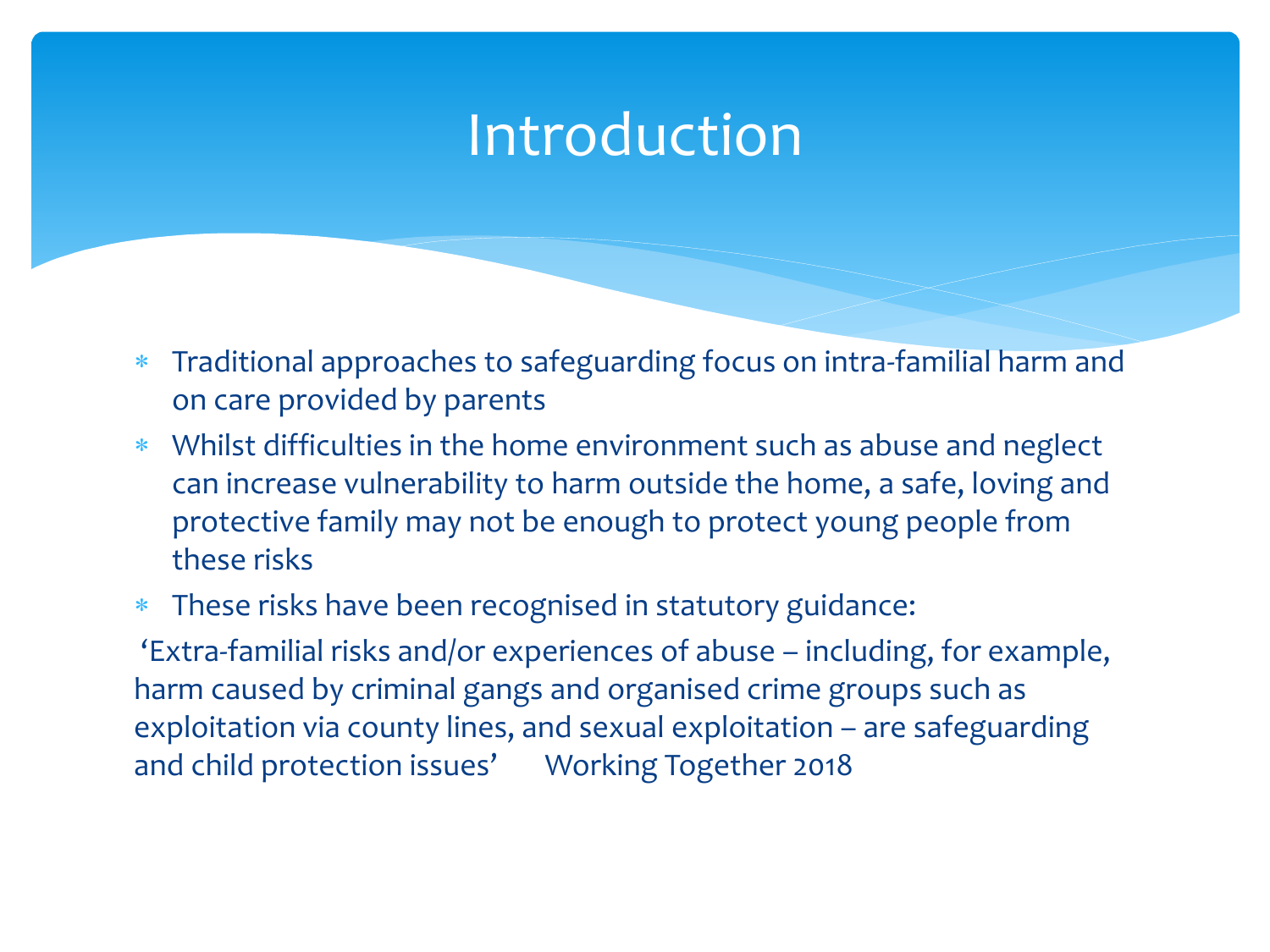## Extra Familial Harm

Significant harms that occur to young people outside of their family systems, often during the adolescent years

Includes :

- Child sexual exploitation and other extra-familial sexual abuse of adolescents
- Criminal exploitation
- Peer on peer abuse (non-familial and non-sibling)
- Gang affiliation
- Serious youth violence
- Trafficking and modern day slavery
- Radicalisation and violent extremism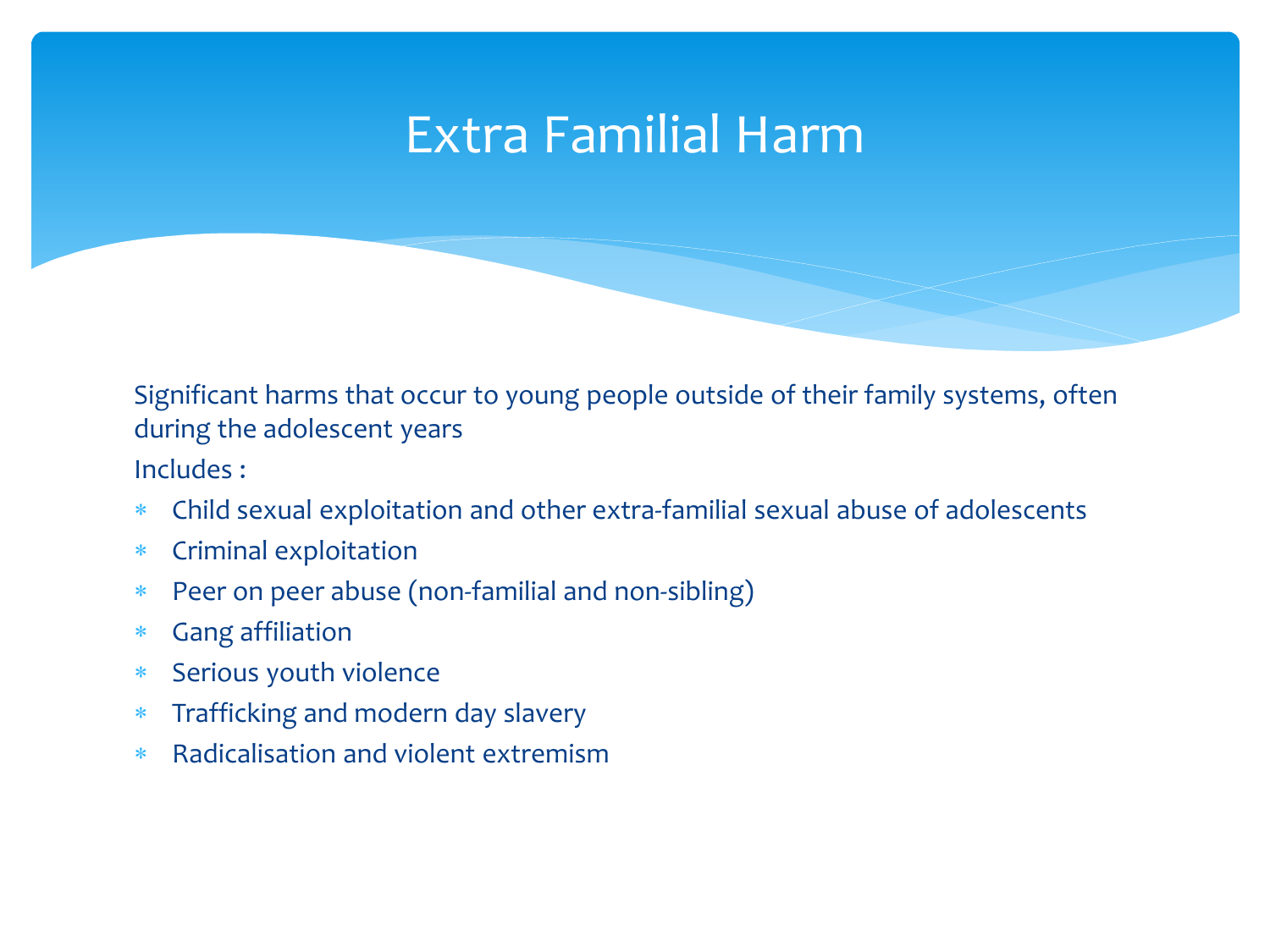## Vulnerable Adolescent Panel

- The vision for the Vulnerable Adolescent Panel is to address the growing problem of child exploitation and extra familial harms that present a risk to the children and young people in our communities.
- The panel aims to ensure that as a multi-agency partnership we effectively share information to support young people who are at risk of being exploited and address extra familial harm with a view to utilising a contextual safeguarding approach to make our communities safer.
- VAP is a multi-agency information sharing and consultative process. The panel does not hold accountability for the cases heard, this remains with the lead professional and/or team working directly with the young person.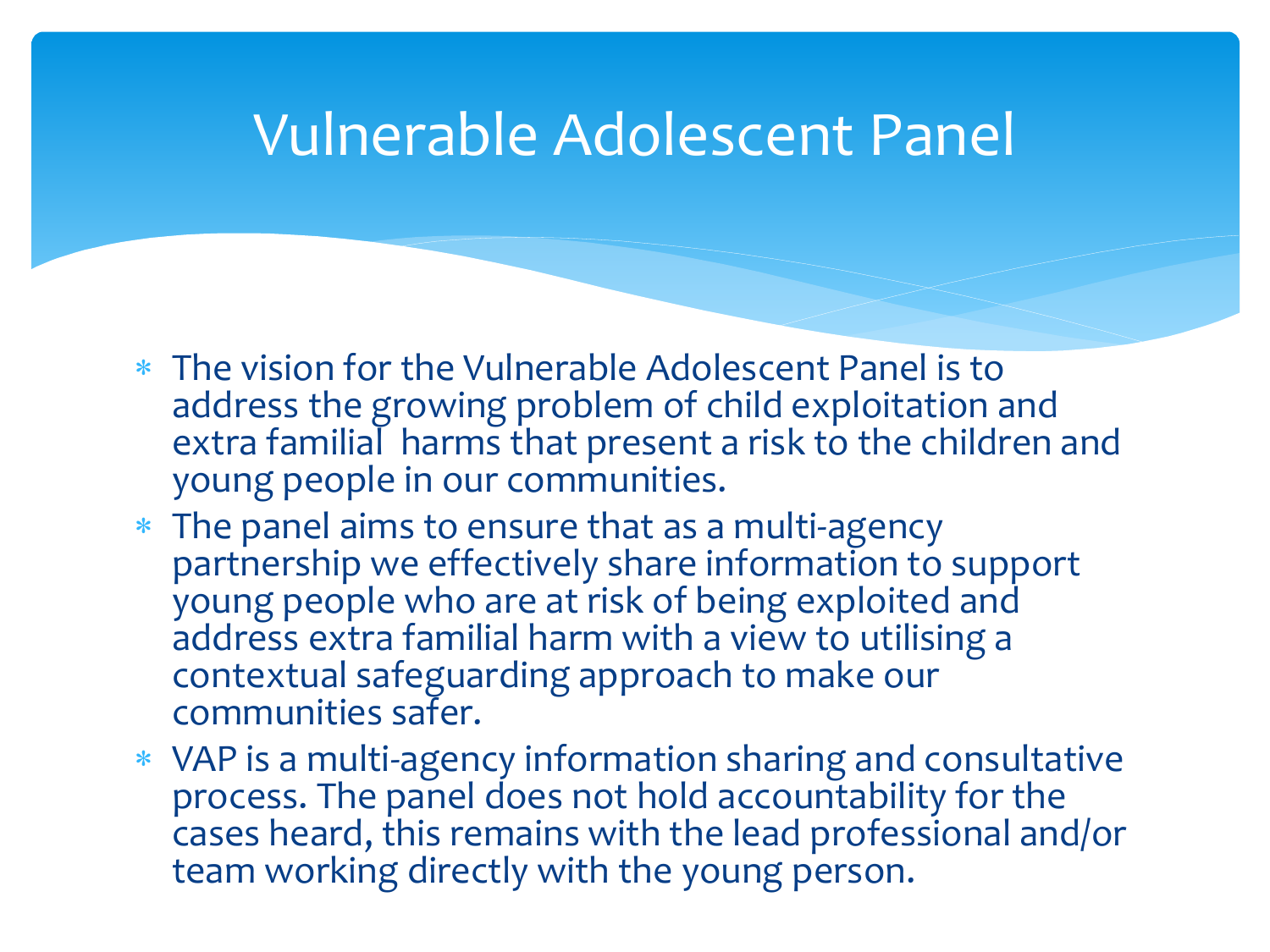## Aims of Vulnerable Adolescent Panel

To reduce risk and vulnerabilities in children and young people who may be subject to various forms of exploitation by:

- providing expert advice and guidance to professionals
- Providing a forum for multiagency information sharing within WT 2018 guidance
- Ensuring that all agencies have oversight of these young people and that risks are fully understood
- Utilising panel knowledge and experience to identify actions over and above existing plans
- Feeding current data regarding the risks to our young people into the CSPs and NSCP in order to establish an accurate oversight of the extra familial harm threat
- To drive a contextual safeguarding response to extra familial harm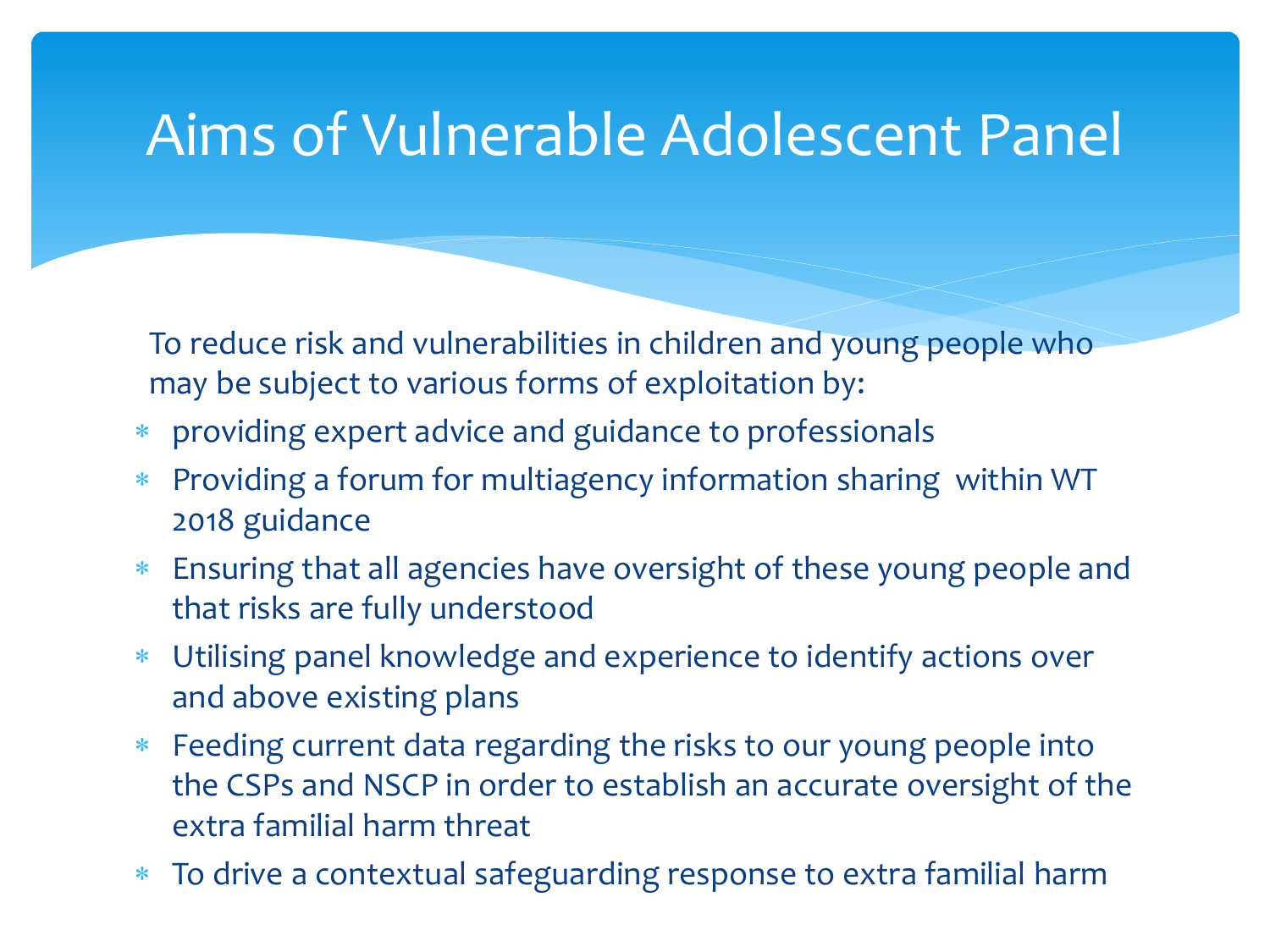## Panel Processes

- Panel is held fortnightly and is co-chaired by Police, YOS,NCC and Health
- Referral may be completed by the child/young person's case lead professional from any agency where there is a concerns about risk of exploitation
- Where the child has a social worker, referral should be made in consultation with social worker
- The referrer will present the case for discussion at panel which will take place within a 20 minute time slot.
- Risk rating and direction will be given by the panel
- The referral should be discussed with young person and family prior to referral to ensure their voice is included.
- To request a referral form and refer a young person to the panel, email the dedicated email address [vappanel@nctrust.co.uk](mailto:vappanel@nctrust.co.uk)
- Governance is through the NSCP Child Exploitation Sub-group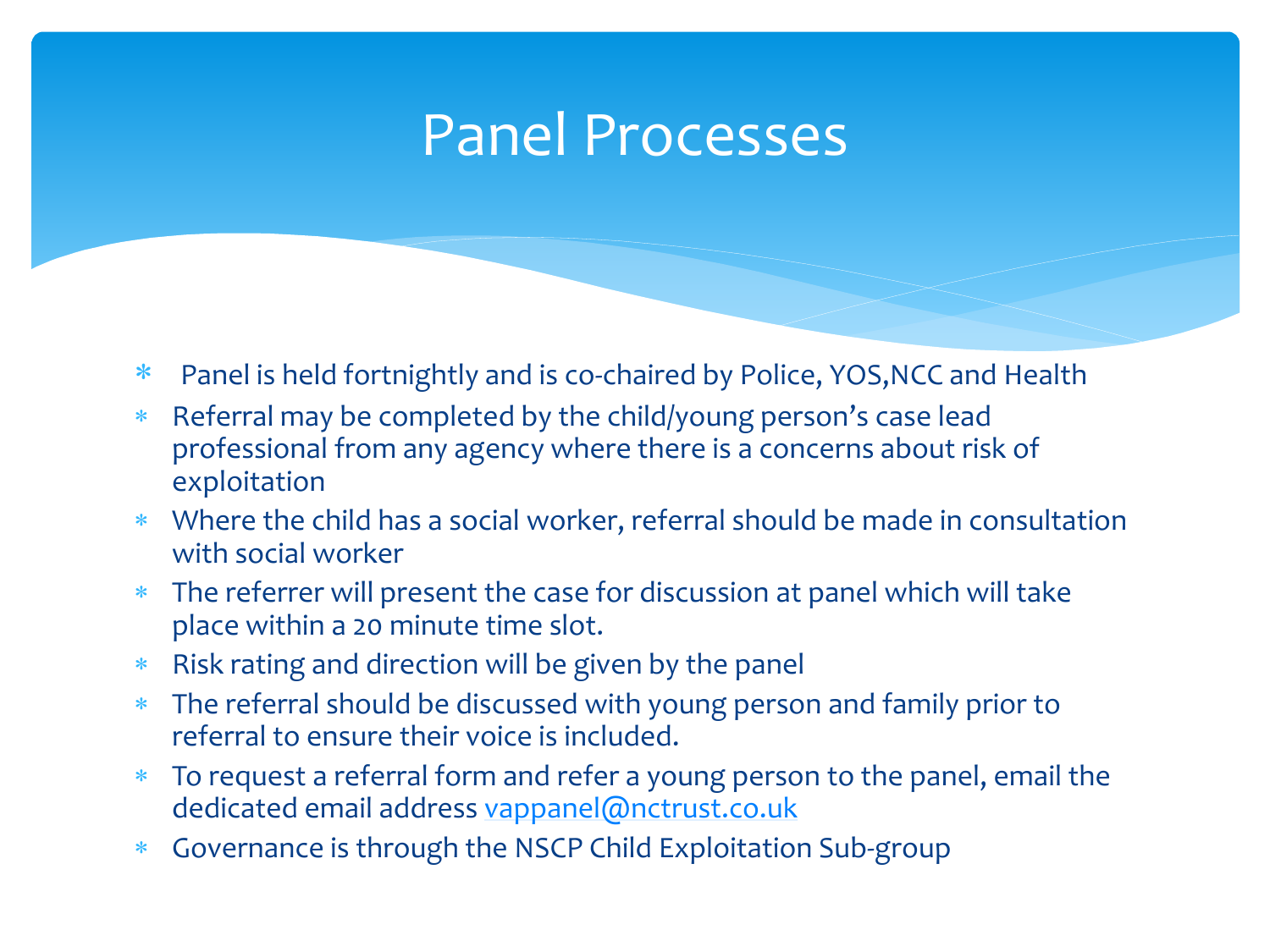## Data analysis – first six months

- 48 young people heard
- 58% male, 42% female
- Most common forms of exploitation were county lines (33%) and gangs (33%)
- Females more likely to be referred with concerns about **CSE**
- 83% assessed as at high risk of exploitation
- Most common age group 16/17 year olds (60%)
- \* High proportion of young people NEET (19%) or in alternative provision (15%)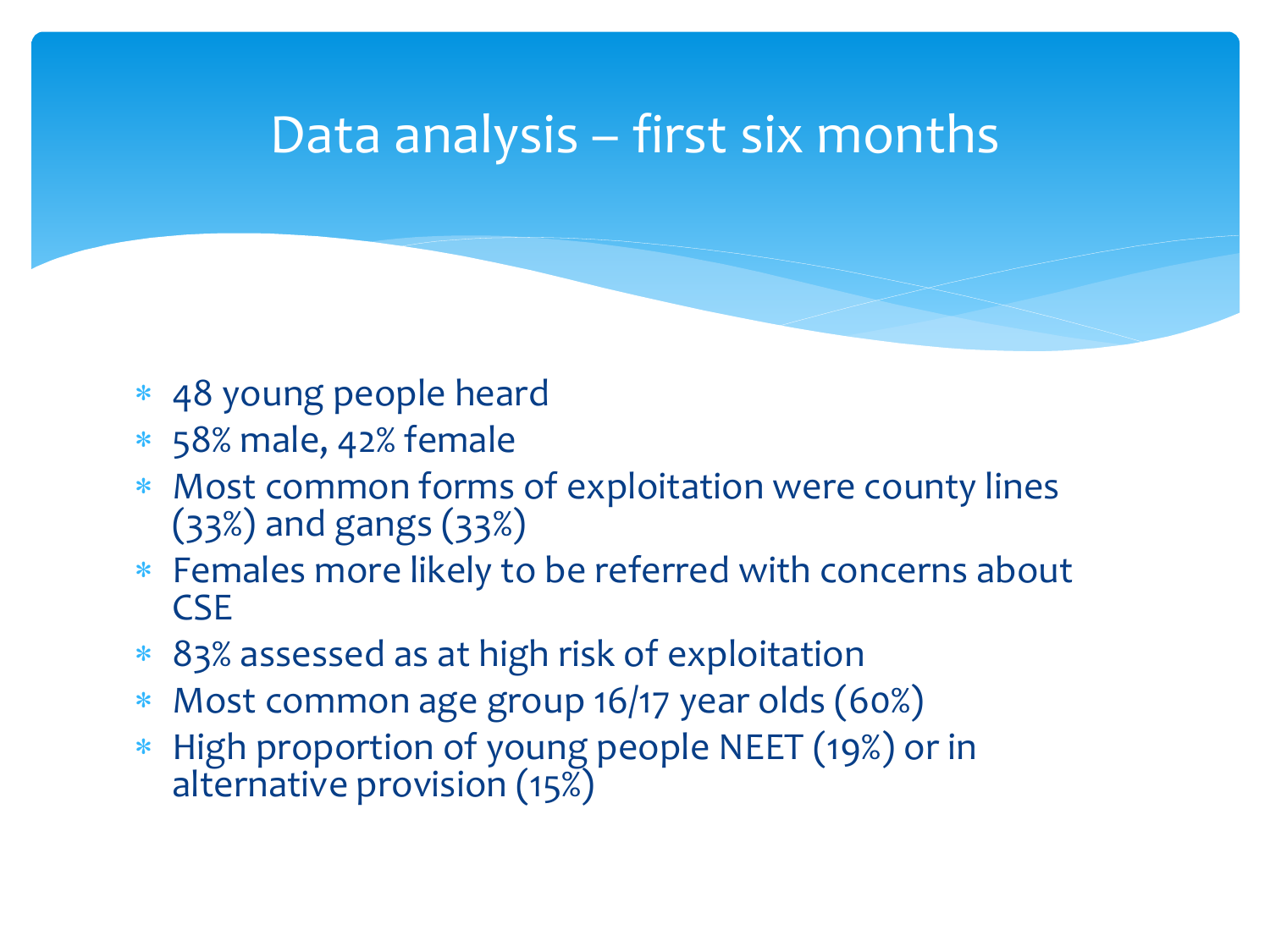## **Vulnerabilities identified at referral %**

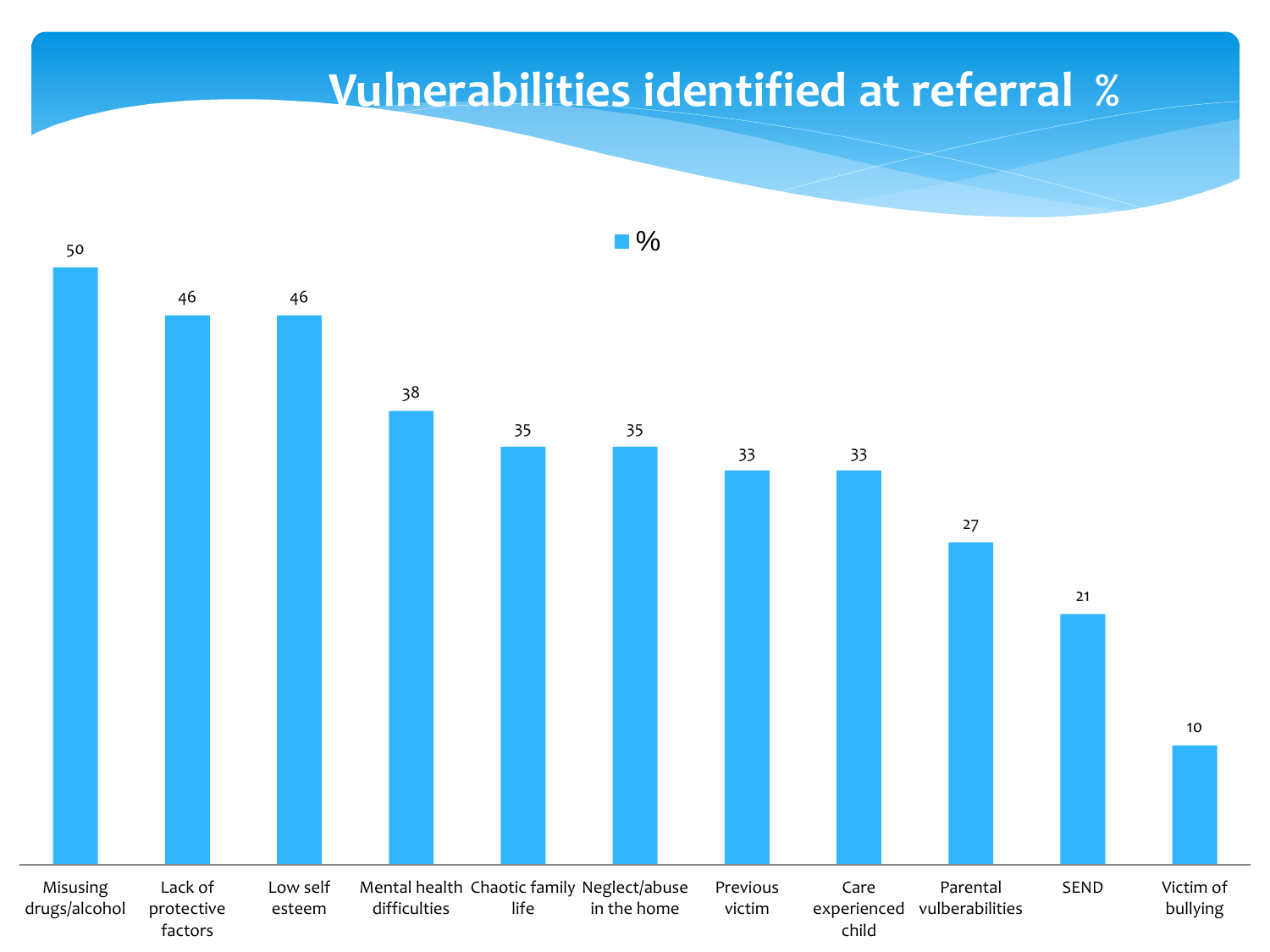### **Risk Indicators identified at referral %**

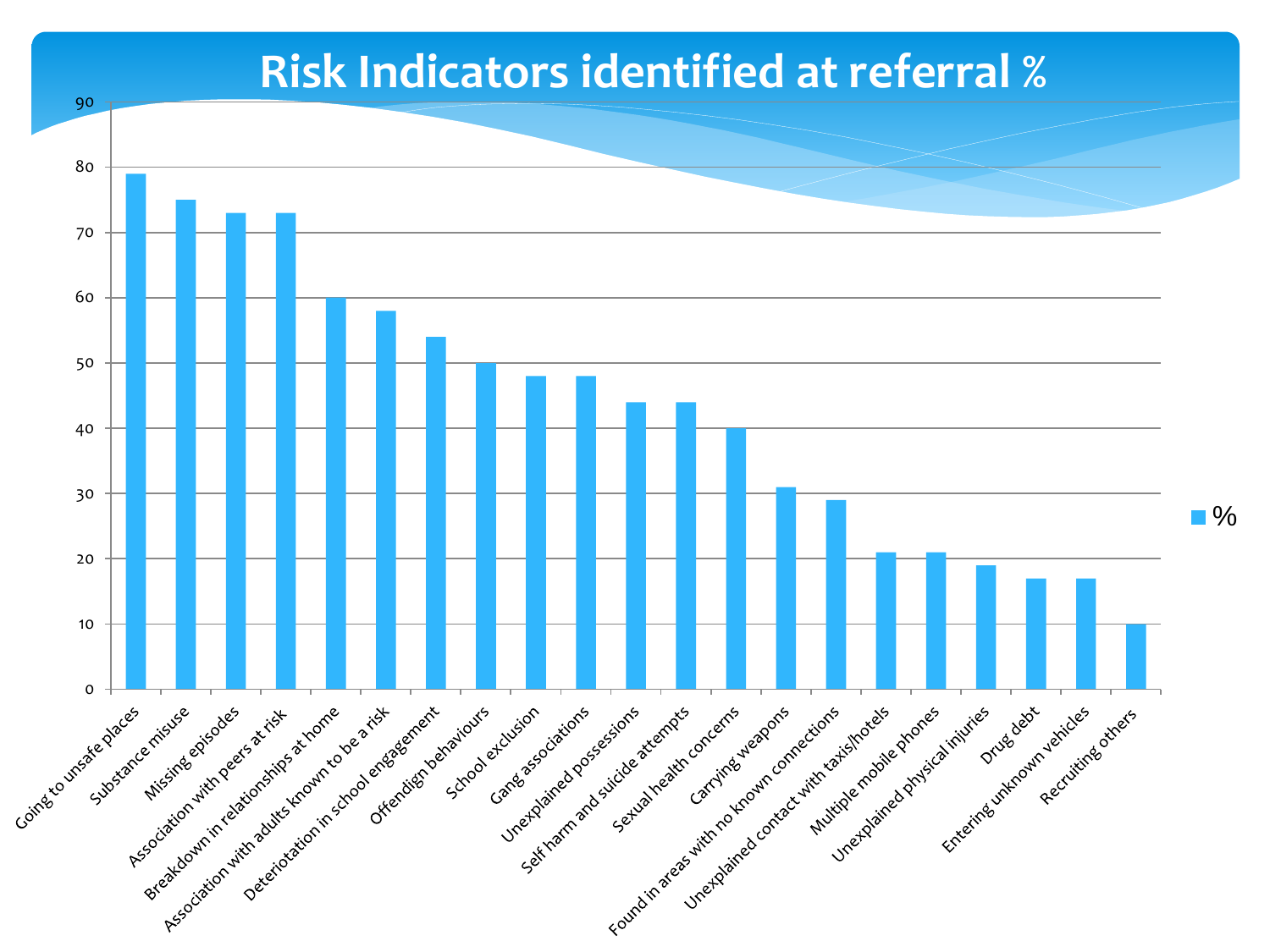## Successes and Challenges

**Successes Challenges**

Building partnership and trust

Information sharing

Building a contextual safeguarding response

Sharing expertise between agencies

Hearing young people's voices and recognising young people as victims

Difficult to quantify impact for individual children

Understanding of panel purpose and managing expectations

Getting referrals very late in a young persons journey

Inappropriate use of language in referrals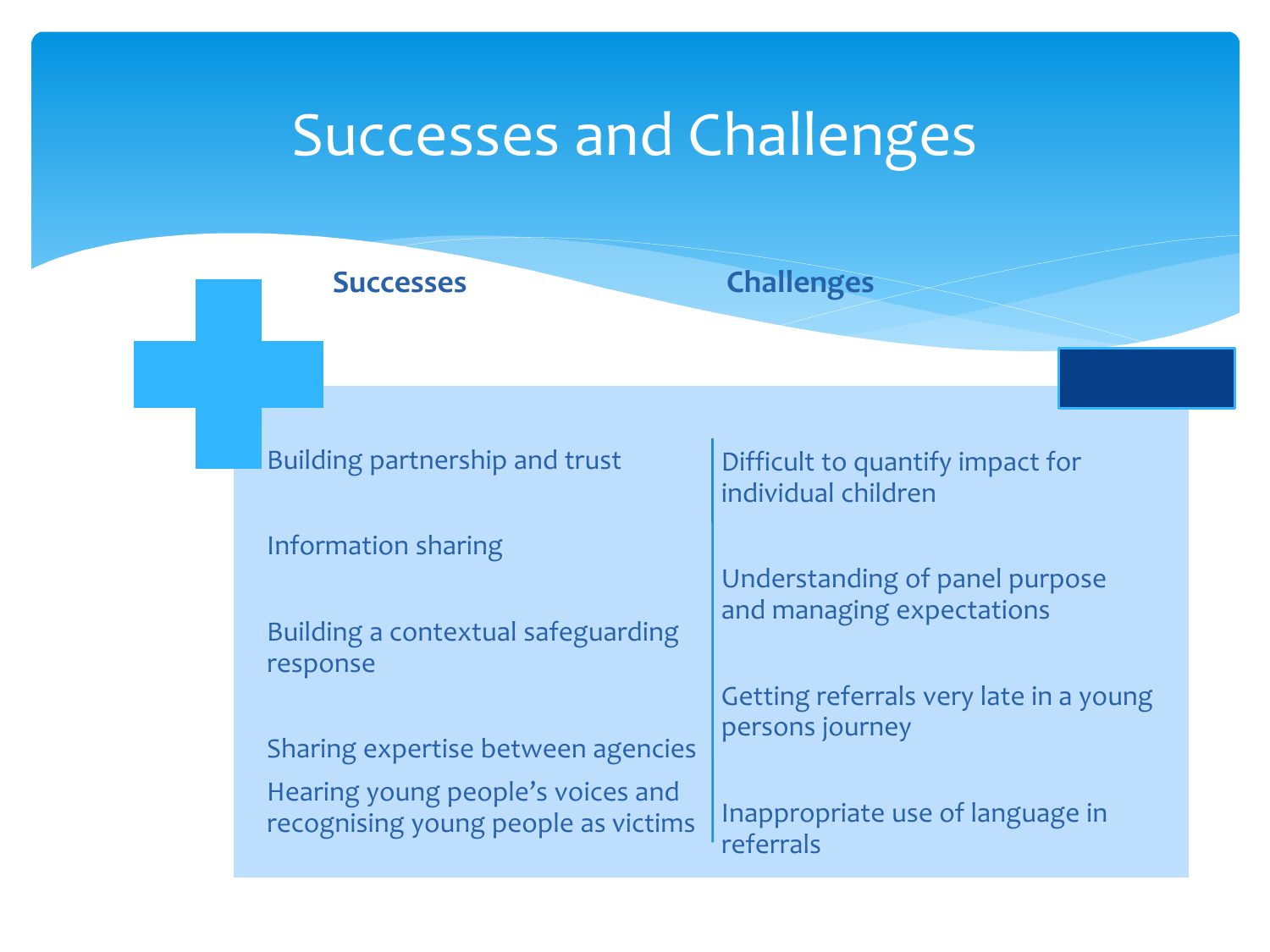# Case example

- Sam is a 15 year old who is frequently missing from home and attending the address of a young adult male with a previous history of grooming young people for sexual and criminal exploitation. It is believed that this adult male is supplying Sam with alcohol and cannabis.
- It is believed that Sam is being groomed to move and sell drugs
- Relationships in the home have broken down and Sam has moved from mother's to father's care, where there are little protective factors in place.
- Sam has low self esteem and self confidence and uses social media unsafely to seek positive affirmation.
- Sam is not engaging with any professionals and is not attending school.
- Sam has had input from RISE and CIRV however has disengaged from services.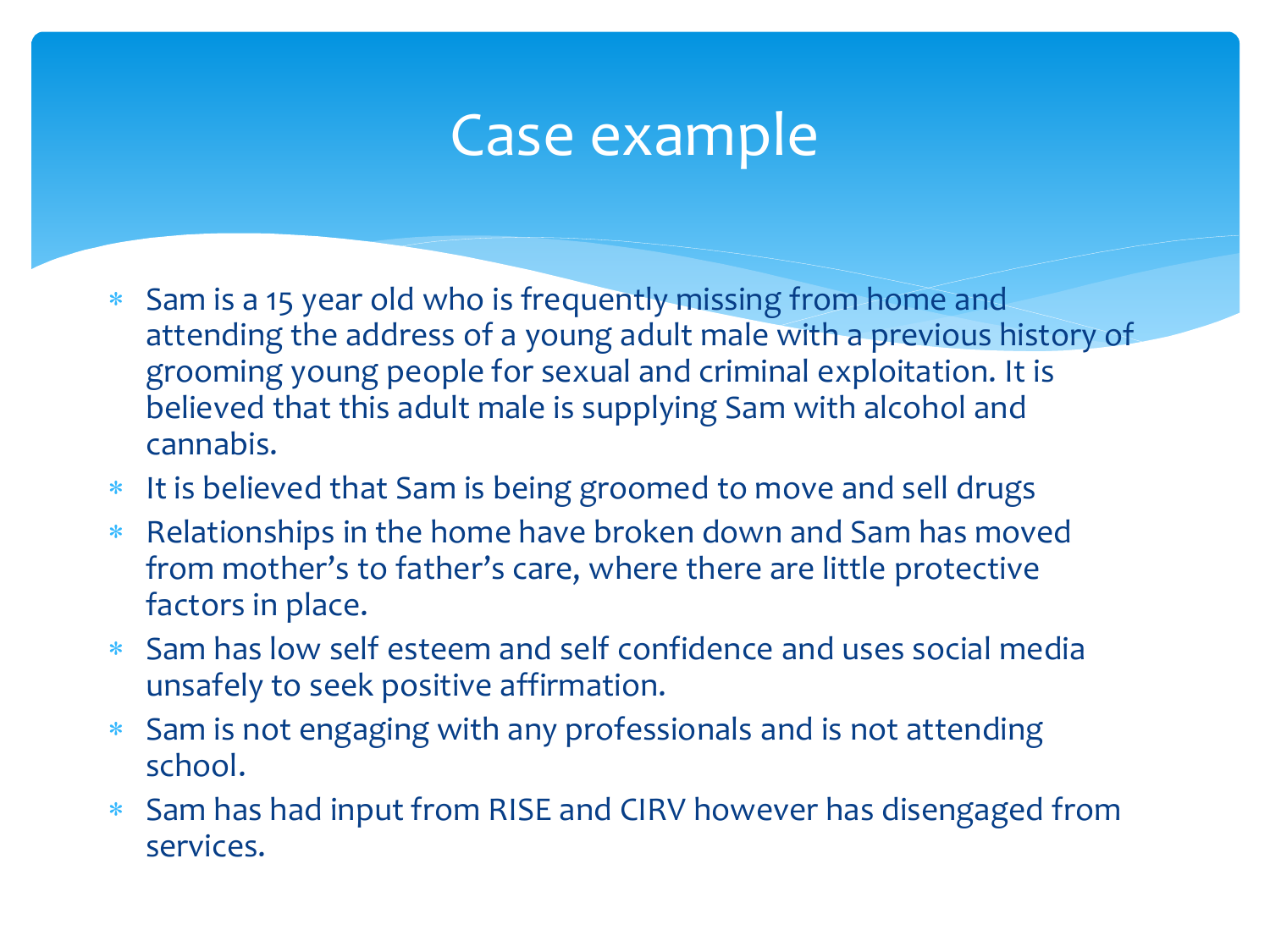

Panel Risk Assessment:

Risk assessed as HIGH risk of sexual and criminal exploitation.

Panel Recommendations:

- NRM referral to be made
- Police to share with social worker their intelligence held about Father which raise concerns about his ability to safeguard Sam.
- All agencies to put appropriate flags on their system around Sam's risk of exploitation
- CAWNs to be put in place for adult males
- CIRV to make further engagement attempts
- Support for Sam around positive activities and building self esteem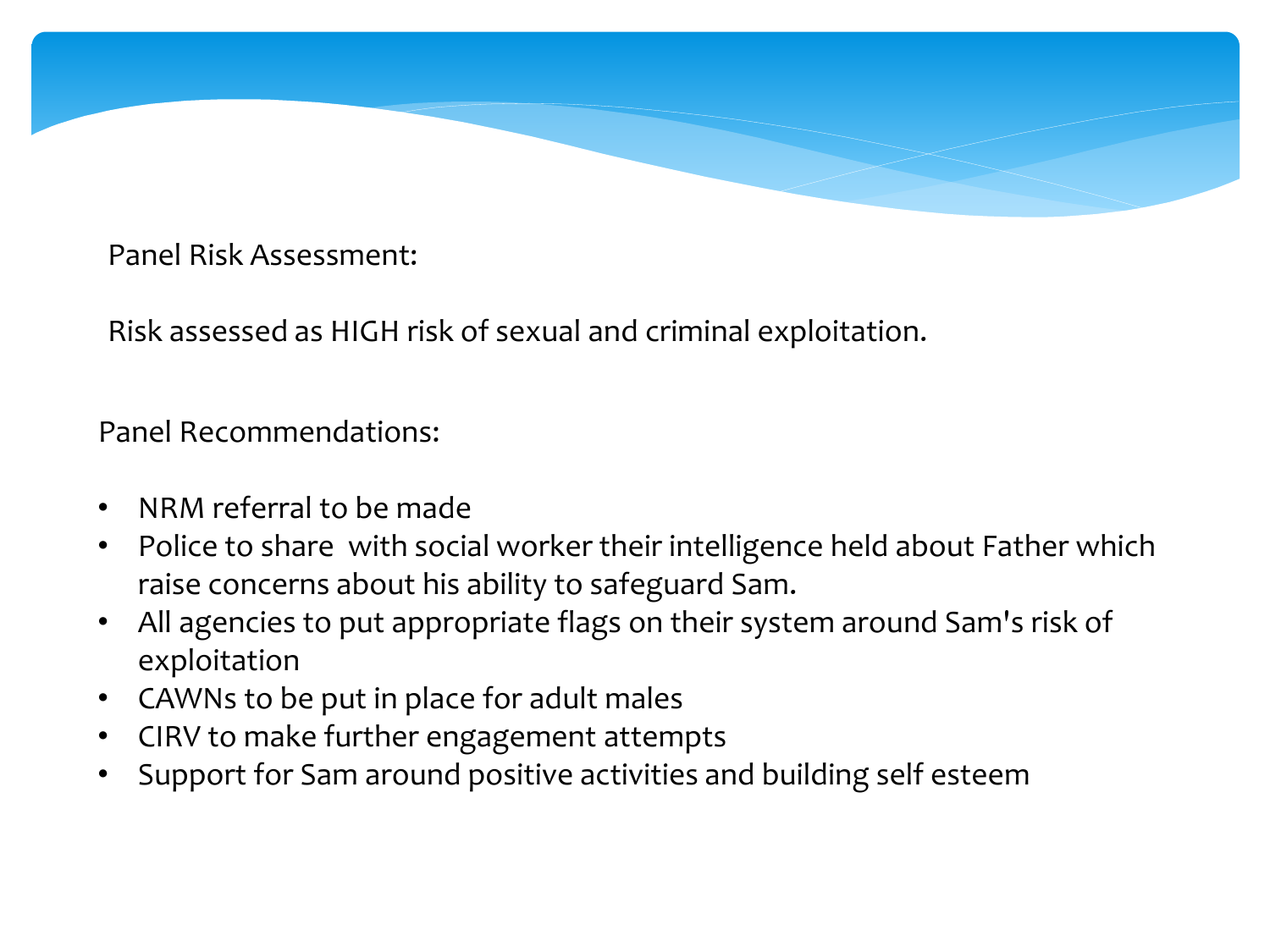#### **Outcomes:**

- As a result of information shared at panel and placed on police systems, Sam was police protected after being found at a property of concern.
- CAWNS are now in place which has disrupted the relationship with the adult males of concern.
- Concerns shared by police about Father led to a parenting assessment which identified that he was unable to care safely for Sam who was placed  $intol A$  care under s20.
- Reasonable grounds NRM decision made
- Sam reports being happy in the foster placement.
- Sam is back in school fulltime and has applied for college.
- Sam's health is noted to have improved since leaving fathers care, as has relationship with Mum and there is a plan for return home.
- Engagement with support agencies has improved.
- Further referrals for other young people attending the property have resulted in police disruption activity at the address